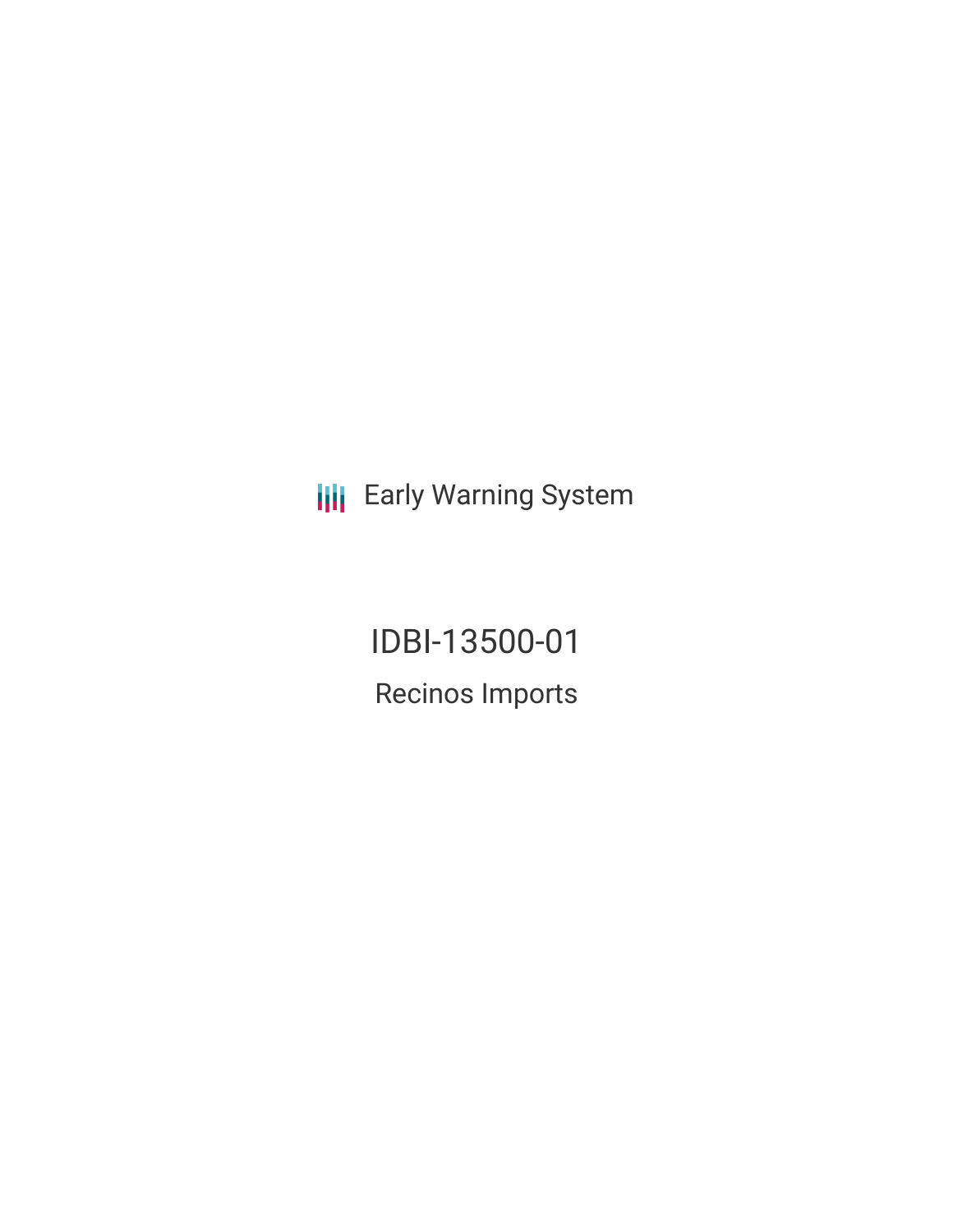# **Quick Facts**

| <b>Countries</b>               | Belize                                         |
|--------------------------------|------------------------------------------------|
| <b>Financial Institutions</b>  | IDB Invest (IDBI)                              |
| <b>Status</b>                  | Approved                                       |
| <b>Bank Risk Rating</b>        | B                                              |
| <b>Voting Date</b>             | 2021-09-29                                     |
| <b>Borrower</b>                | Recinos Imports and Costless Wholesale Imports |
| <b>Sectors</b>                 | Energy, Finance, Industry and Trade            |
| <b>Investment Type(s)</b>      | Loan                                           |
| <b>Investment Amount (USD)</b> | $$4.50$ million                                |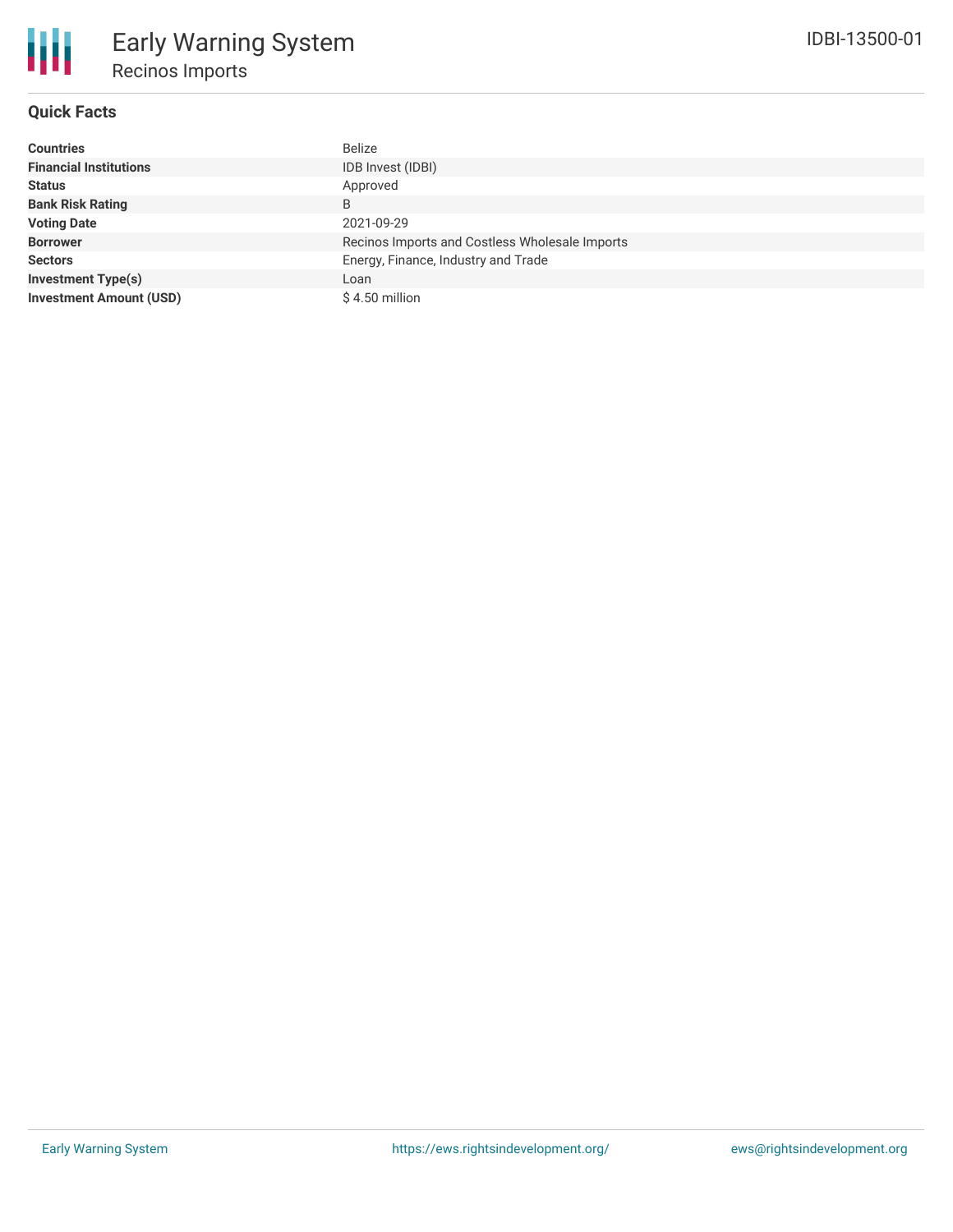## **Project Description**

The US\$4.7 million project consists of a senior secured financing that will support the Companies' working capital to expand operations, investments for expansion to increase their storage capacity and debt refinancing. The loan will have up to 10 year tenor including 12-month grace period and will be secured by the Companies' assets. IDB Invest's financing will be complemented by advisory services related to energy efficiency and renewable energy.

The proposed financing to the Companies will support streamlining of inventory and logistics facilitating cash availability allowing for continued supply of goods from its main suppliers in Central America at cost effective pricing which is essential to support economic recovery and reduce the strain on consumers. The need to ensure the use of technology to make their operations smarter and more efficient translating into better prices and access for consumers. Recinos Imports recognizes that to move forward with its business expansion, it has to stay competitive and gain greater control of several aspects of its operations, including: (i) continued modernization and expansion of its operations; (ii) efficient use of operating factors like energy; and (iii) improvement of environmental and social standards. Having access to long-term funding to support the investments needed to maintain competitiveness is key for this type of companies.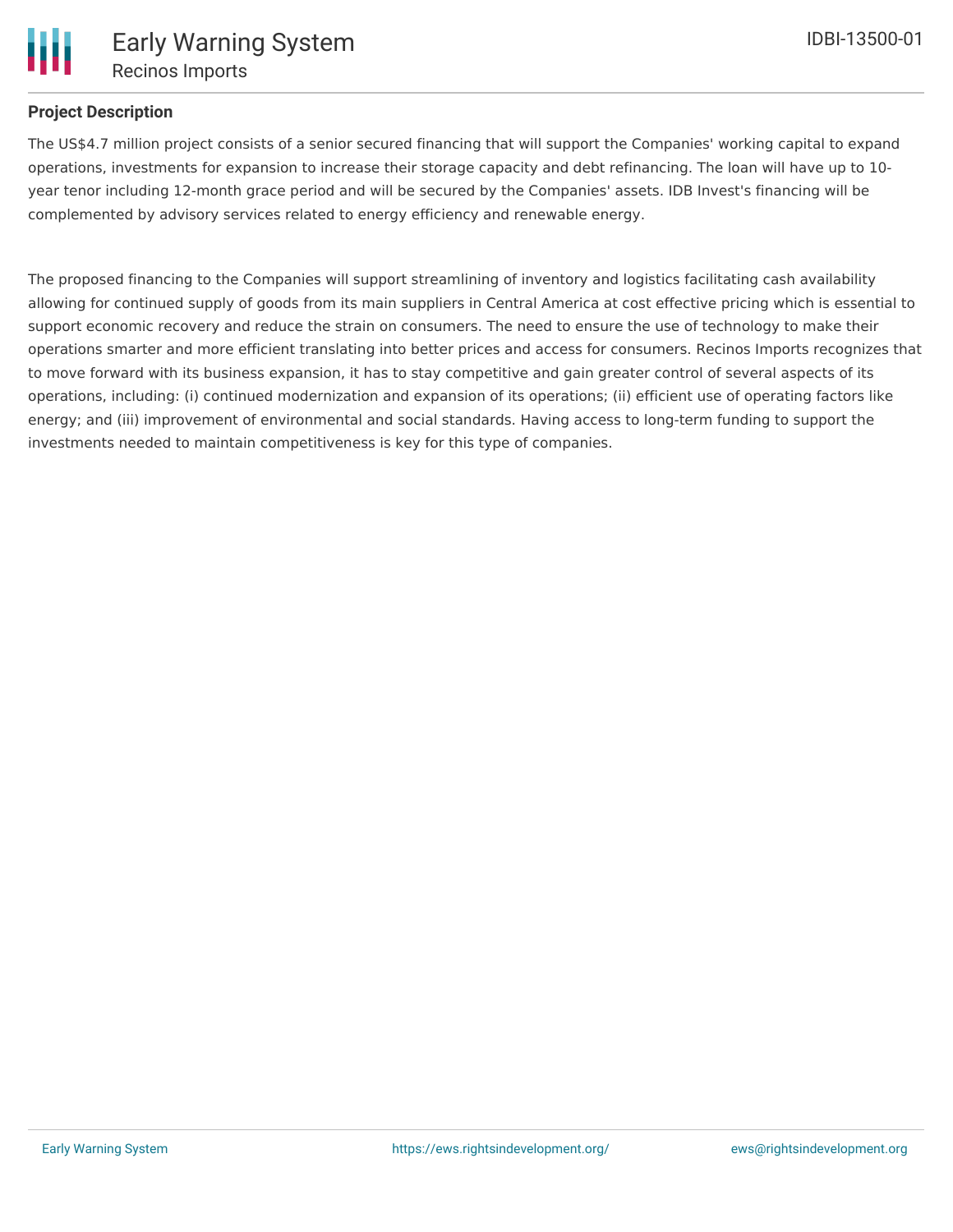

## **Investment Description**

• IDB Invest (IDBI)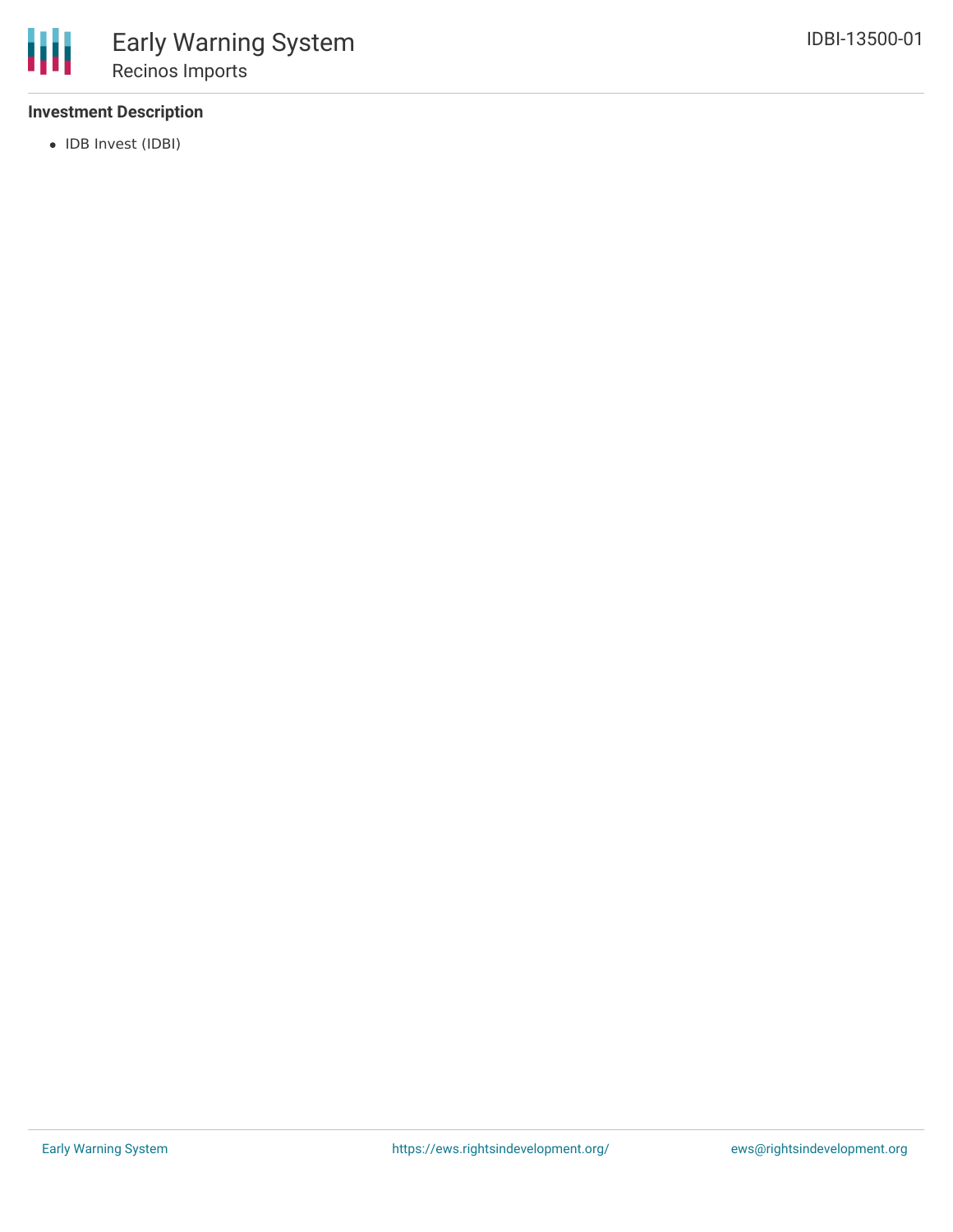EMAIL: requestinformation@idbinvest.org

PHONE: +1(202)-566-4566

ADDRESS: 1350 New York Ave NW, Washington, DC 20005

#### ACCESS TO INFORMATION

You can submit a request for information disclosure at: https://www.iadb.org/en/access-information/information-request

#### ACCOUNTABILITY MECHANISM OF IDB / IDB INVEST

The Independent Consultation and Investigation Mechanism (MICI) is the independent complaint mechanism and fact-finding body for people who have been or are likely to be adversely affected by an Inter-American Development Bank (IDB) or Inter-American Investment Corporation (IDB Invest)-funded project. If you submit a complaint to MICI, they may assist you in addressing the problems you raised through a dispute-resolution process with those implementing the project and/or through an investigation to assess whether the IDB or IDB Invest is following its own policies for preventing or mitigating harm to people or the environment. You can submit a complaint by sending an email to MICI@iadb.org. You can learn more about the MICI and how to file a complaint at http://www.iadb.org/en/mici/mici,1752.html (in English) or http://www.iadb.org/es/mici/mici,1752.html (Spanish).